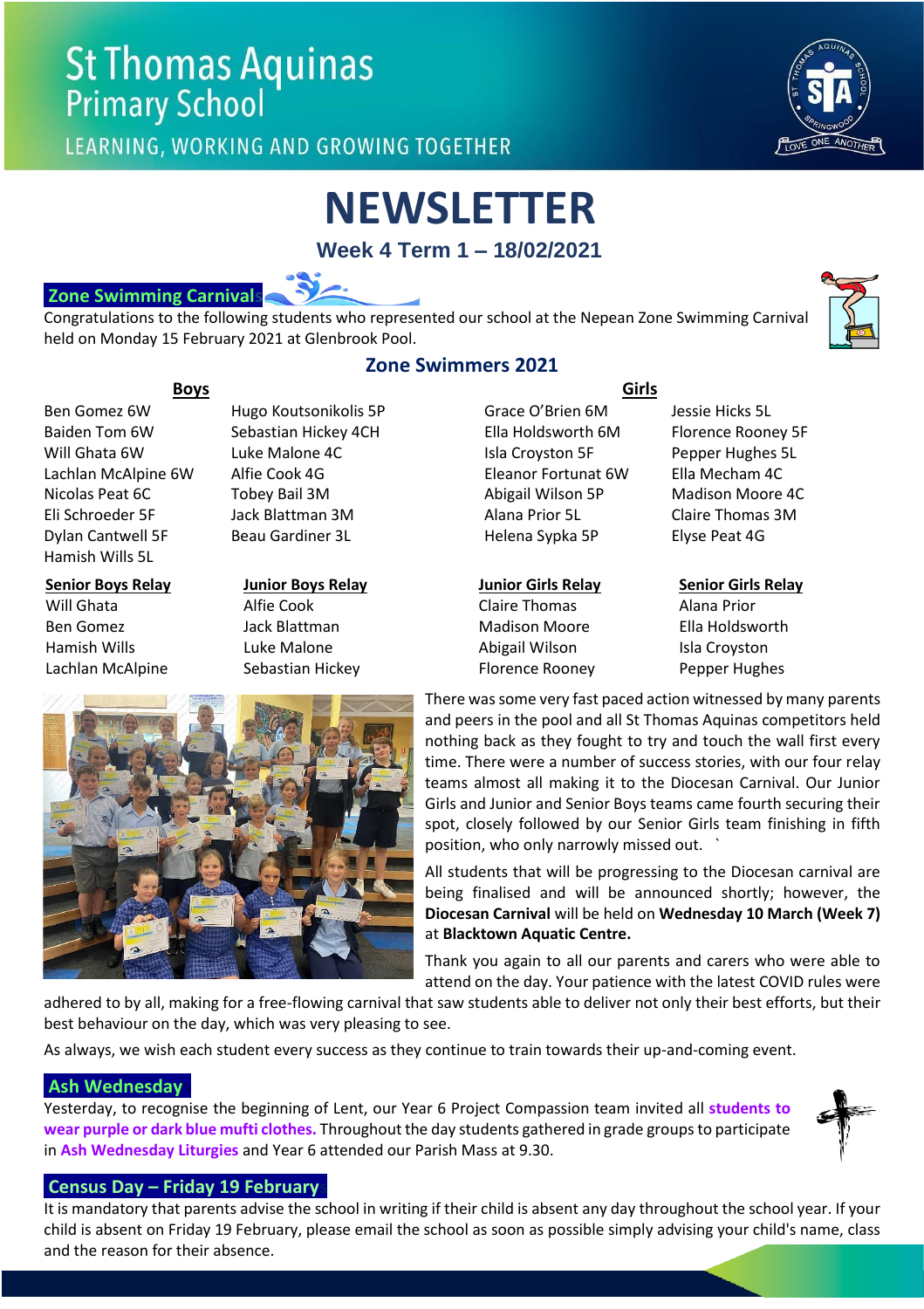**Week 4 Term 1 – 18/02/2021**

#### **AFL**

This term, students from Years 6, 4 and 2 are participating in a 4-week AFL coaching clinic led by a Giants AFL coach. Students are learning handballing and kicking skills, developing their hand eye coordination at each level and being taught the main concepts of the game. So far, students are eagerly participating and are looking forward to their next session.









#### **Dances**

Students from Year 5 are taking part in dance lessons led by qualified dance teacher, Vanessa Gallina from CEDP. Students will be studying the areas of performance and composition whilst learning movement in the style of Jazz/Funk/Hip Hop. They will work on developing dance technique and personal style, whilst learning about the use of dynamics in movement, partner and group work in relation to formations in space and how to apply their newly developed skills in dance to their own choreography.



#### **CAPTIVATEs**

CAPTIVATE is the creative and performing arts program for schools in the Diocese of Parramatta. It provides learning and performance opportunities for students. It comprises a diverse and exceptional range of specialist teachers who share their passion and expertise with our students. They focus on making creative and performing arts enjoyable to everyone, in a supportive environment. We are extremely fortunate that we currently have CAPTIVATE specialist teachers working with our students in the Band program each day. This term we are excited to have two additional CAPTIVATE programs in some of our learning spaces.

**CAPTIVATE – Dance:** This term we have introduced a Dance Program for all our students in Year 5 led by Dance Teacher (CAPTIVATE, CEDP) and Mrs Simone Blattman (PE Teacher). This program enables students to learn commercial dance styles through practice and development of foundational skills. Our Year 5 students will explore the elements of performance, composition and appreciation in commercial dance styles. This culminates with a performance to their peers at the end of the term.

**CAPTIVATE - Visual Arts:** Year 3 launched into their Visual Literacy unit this term. Year 3 students are being led by Mrs Saidie Lye from CAPTIVATE CEDP and are investigating visual literacy skills. The skills that the students will be learning will be integrated with their History inquiry unit of work . The teachers will work with students equipping them with tools and skills for real world application through the vehicles of visual literacy and digital media.

#### **Tenniss**

Good luck to **Brydan McLeod** of **Year 6** who will be attending the MacKillop Tennis Trials in Wollongong on 26 February. It is a long way to travel, but we know that Brydan has the talent to see him through. We wish him all the very best on game day.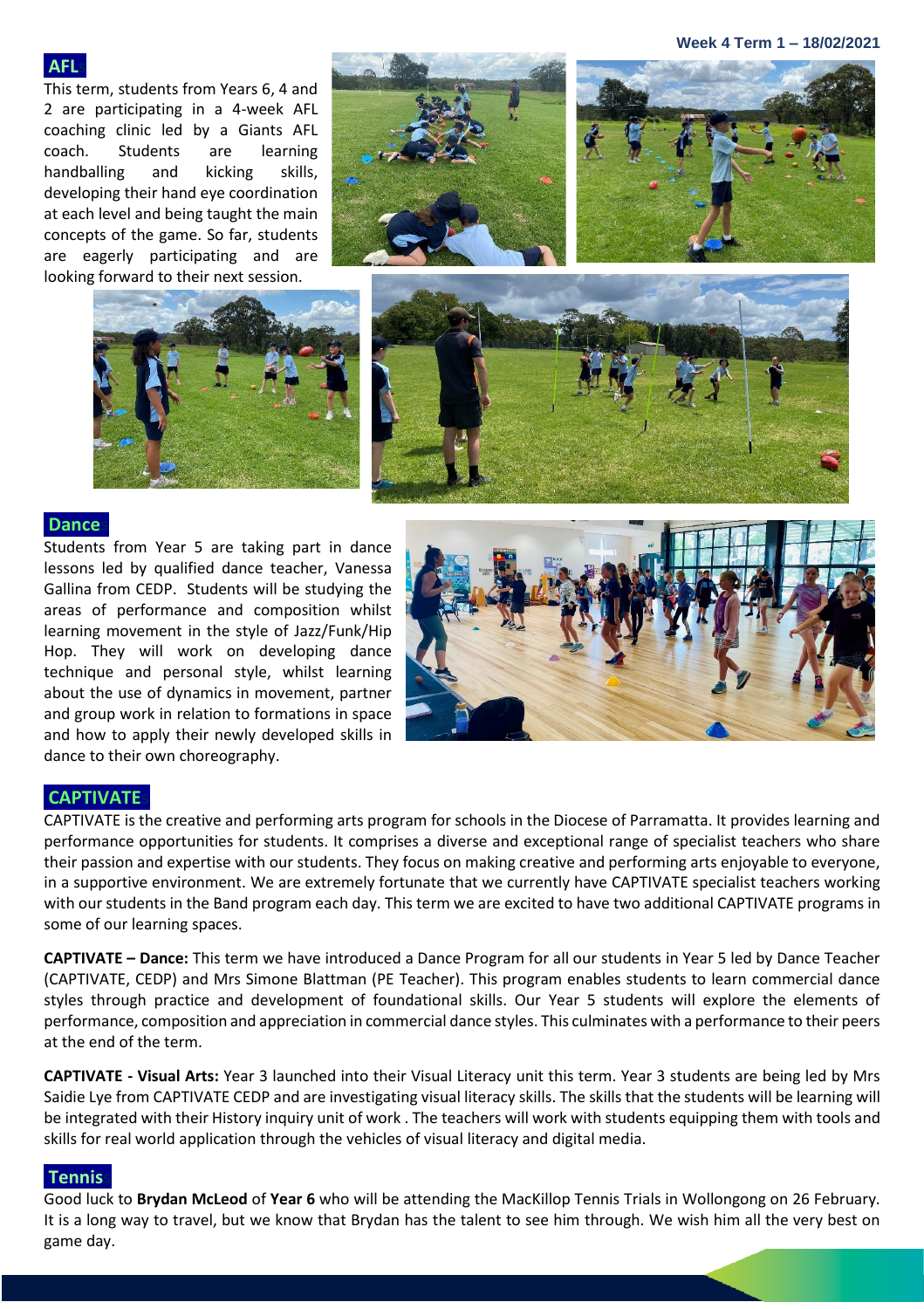#### **Effort in Learning Awards**

*Congratulations* to the following students, who received Merit Awards at last week's School Assembly. Well done on your efforts everyone - keep up the good work!

Cisco Borbely **Cisco Borbely** Vincent Dickens Alex Lopez **Alex Lopez** Romeo Siciliano Michael Broadhead Ezra Forsyth Ryan Mills Ryan Mills Stephanie Sipione Nathan Broadhead Declan Garvan **Poppy Milroy** Poppy Milroy Adam Springett Caleb Byrnes Leah Garvan Olivia Morgan India Swift Luke Clunes Mischa Glassford Willow Nassif Ryan Sykes Alfie Cook **Arwen Gordon** Harrison Newport Spencer Thomas Isla Cook Addison Greaney Milly Okladnikov Caitlin Vears Lincoln Croft **Phoebe-Rose Hampson** Nicolas Peat Romily Wade-Ferrell Xavier Curley **Sebastian Hickey** Theia Rodemark Connor Willis Mila Davidsen Jack Hoppe Kaden Sammour Grace Wilson Anthony Daw **Erin Kenn Example 2** Ranae Santos **Ben Younger** Benjamin Devitt **Ellie Kermode** Riane Santos

Asher Bogg Cody Dickens Lilia Lopes Jessica Sharp



#### **Diving, Golf And Rugby Girls 7'ss**

Registration for these sports are completed on the CSNSW Sport portal. Nominations are now OPEN. Parents MUST register online. Please note there is NO payment for Diving.

#### **AFL Girlss**

NSW AFL Primary All-Schools Girls 12 Years and Under Selection Trials is open to all Primary school girls turning 12 or under in 2021. The Australian Football pathway differs from the other Sports Primary School offer. Students apply directly to NSWPSSA on their DASH system. Forms need to be **downloaded, signed by parent and your Principal**, then uploaded back into their system. Trials will be held **in March** across various NSW venues. **Registrations close 12 March.**

For more information and to register, view the event flyer *NSW AFL Primary All-Schools Girls 12 Years* and *Under Selection Trials Flyer* <https://bit.ly/3tk3dgR>

#### **STA Cross Country K-6 - Wednesday 17 March**

Our 2021 School Cross Country for Years K to 6 will be held in **Week 8** on **Wednesday 17 March** in the school grounds. Due to current COVID restrictions there will unfortunately be no parents/spectators allowed. More information to follow.

#### **Enrolment Open Days 2021s**

The school will be hosting Open Days for prospective enrolments on Wednesday 10 March and Thursday 11 March. Please let friends and family know. For anyone considering enrolment at St Thomas Aquinas.

 **Open Day – Wednesday 10 March 2021 Open Day – Thursday 11 March 2021**

12:00pm - 1:00pm

9:30am - 11:00am 9:30am - 10:30am

**Click here to [Register Your](https://docs.google.com/forms/d/1m7ZaU4l1VM35eH-QEqcXVlV5rwA0WUCOAusptiWuU54/edit) Interest.**

Contact the school today to enrol and discover the many benefits of joining the St Thomas Aquinas learning community. **Phone: 4723 3800** or **email** to [stthomas@parra.catholic.edu.au](mailto:stthomas@parra.catholic.edu.au)

#### *We look forward to welcoming you to our community!*

#### **School Fees**

The First Instalment invoices have been issued. **Instalment 1 will be due on or before 17 March.** Flexible Payment Plans (FPP) are offered as an alternative payment option for your School Fees. If you would like to accept this offer our preferred method is to go to <https://www.parra.catholic.edu.au/fpp> and arrange a direct debit from a nominated bank account or debit/credit card. Please be advised that unless alternative arrangements have been made regarding the payment of your account it will be assumed that full payment will be made on or before the due date. Outstanding accounts will be forwarded to the Catholic Education Office for collection. If you are having difficulties with the payment of your school fees, you are encouraged to contact the school office to arrange an appointment with either myself or the Principal to discuss your options. *Cheree Brown, School Finance Secretary*